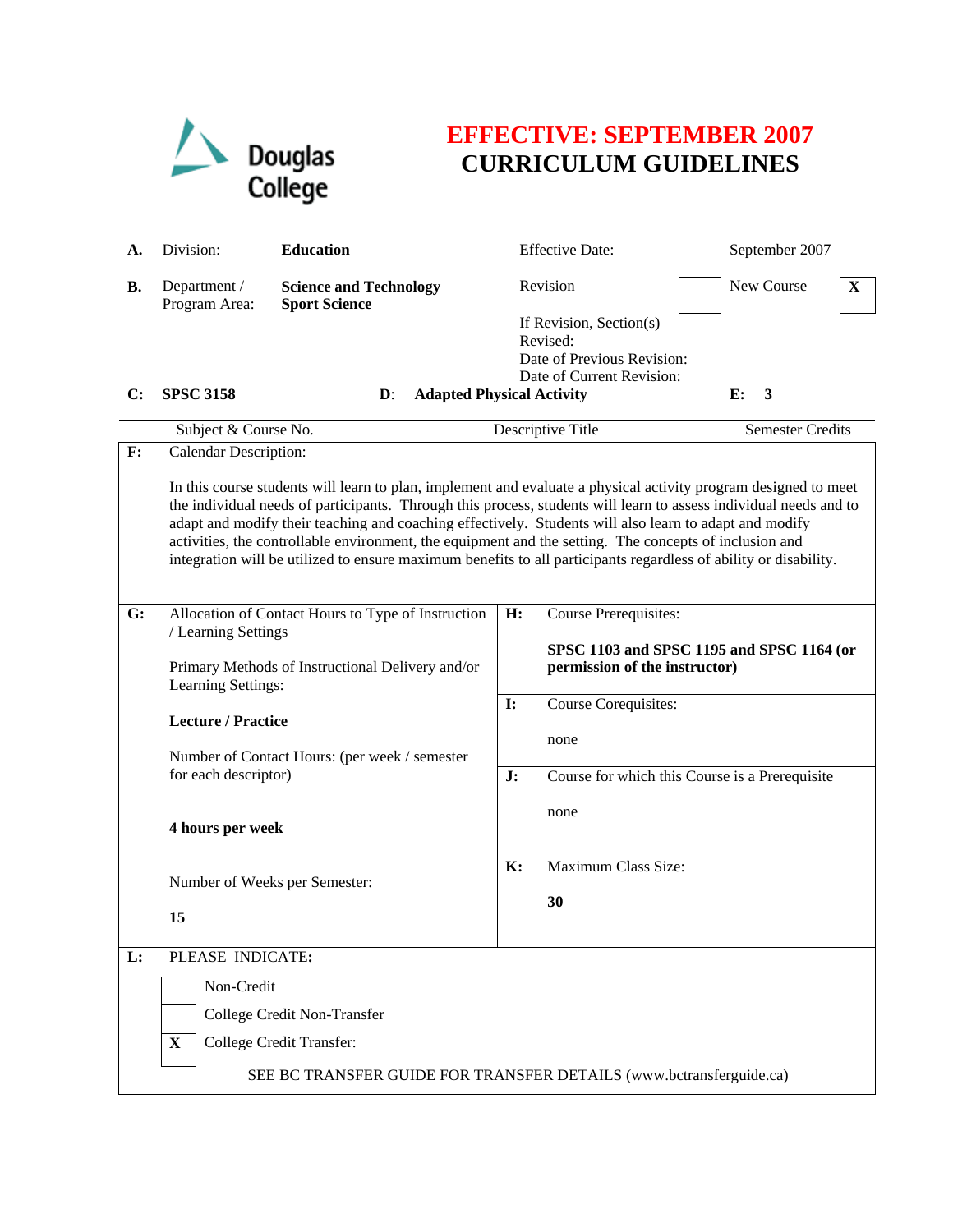| M: | Course Objectives / Learning Outcomes                                                                                                                                   |                                                                                                       |  |  |
|----|-------------------------------------------------------------------------------------------------------------------------------------------------------------------------|-------------------------------------------------------------------------------------------------------|--|--|
|    |                                                                                                                                                                         |                                                                                                       |  |  |
|    | 1.                                                                                                                                                                      | Assess the physical activity abilities and needs of a participant who has a disabling condition.      |  |  |
|    | Implement an adapted physical activity program.<br>2.                                                                                                                   |                                                                                                       |  |  |
|    | Adapt and modify physical activity delivery to maximize participation and benefit.<br>3.                                                                                |                                                                                                       |  |  |
|    | Apply the inclusion principle in physical activity settings.<br>4.<br>5. Demonstrate awareness and a positive attitude towards participants who are involved in adapted |                                                                                                       |  |  |
|    | physical activity programs.                                                                                                                                             |                                                                                                       |  |  |
|    |                                                                                                                                                                         | 6. Identify sport and physical activity opportunities for participants who have disabling conditions. |  |  |
|    | 7.                                                                                                                                                                      | Apply sport specific classification principles.                                                       |  |  |
|    |                                                                                                                                                                         |                                                                                                       |  |  |
| N: | <b>Course Content:</b>                                                                                                                                                  |                                                                                                       |  |  |
|    | 1.                                                                                                                                                                      | <b>Adapted Physical Activity Principles</b>                                                           |  |  |
|    |                                                                                                                                                                         | 1.1. Self determination, humanism, globalism                                                          |  |  |
|    |                                                                                                                                                                         | 1.2. Participant first approach                                                                       |  |  |
|    |                                                                                                                                                                         | 1.3. Terminology                                                                                      |  |  |
|    |                                                                                                                                                                         | 1.4. Preservation of dignity                                                                          |  |  |
|    |                                                                                                                                                                         | 1.5. Dignity of risk                                                                                  |  |  |
|    |                                                                                                                                                                         | 1.6. Personal choice                                                                                  |  |  |
|    |                                                                                                                                                                         | 1.7. Safety and Liability                                                                             |  |  |
|    |                                                                                                                                                                         | 1.8. Individualization                                                                                |  |  |
|    | 1.9. Autonomy                                                                                                                                                           |                                                                                                       |  |  |
|    |                                                                                                                                                                         | 1.10. Emphasis on abilities, ability first approach                                                   |  |  |
|    |                                                                                                                                                                         | 1.11. Evolving needs                                                                                  |  |  |
|    |                                                                                                                                                                         | 1.12. Modification approaches                                                                         |  |  |
|    |                                                                                                                                                                         | 1.12.1. Most beneficial                                                                               |  |  |
|    |                                                                                                                                                                         | 1.12.2. Least restrictive                                                                             |  |  |
|    | 1.12.3. Participation optimization                                                                                                                                      |                                                                                                       |  |  |
|    |                                                                                                                                                                         | 1.13. Community involvement                                                                           |  |  |
|    |                                                                                                                                                                         | 1.14. Legal factors                                                                                   |  |  |
|    | 2.                                                                                                                                                                      | Assessment                                                                                            |  |  |
|    |                                                                                                                                                                         | 2.1. Purpose of assessment                                                                            |  |  |
|    |                                                                                                                                                                         | 2.2. What to assess                                                                                   |  |  |
|    |                                                                                                                                                                         | 2.3. Assessment methods                                                                               |  |  |
|    |                                                                                                                                                                         | 2.4. Assessment strategies                                                                            |  |  |
|    |                                                                                                                                                                         | 2.5. Application of assessment data                                                                   |  |  |
|    |                                                                                                                                                                         | 2.6. Review and re-assessment                                                                         |  |  |
|    | 3.                                                                                                                                                                      | <b>Developmental Considerations</b>                                                                   |  |  |
|    | 4.                                                                                                                                                                      | <b>Adaptation Variables</b>                                                                           |  |  |
|    |                                                                                                                                                                         | 4.1. Activity                                                                                         |  |  |
|    |                                                                                                                                                                         | 4.2. Equipment                                                                                        |  |  |
|    |                                                                                                                                                                         | 4.3. Environment                                                                                      |  |  |
|    |                                                                                                                                                                         | 4.4. Participant                                                                                      |  |  |
|    |                                                                                                                                                                         | 4.5. Leadership, instruction and coaching                                                             |  |  |
|    | 5.                                                                                                                                                                      | <b>Adaptation Factors</b>                                                                             |  |  |
|    |                                                                                                                                                                         | 5.1. Health related fitness                                                                           |  |  |
|    |                                                                                                                                                                         | 5.2. Skill related fitness                                                                            |  |  |
|    |                                                                                                                                                                         | 5.3. Biomechanical                                                                                    |  |  |
|    |                                                                                                                                                                         | 5.4. Sensory                                                                                          |  |  |
|    |                                                                                                                                                                         | 5.5. Learning                                                                                         |  |  |
|    |                                                                                                                                                                         | 5.6. Cognitive                                                                                        |  |  |
|    |                                                                                                                                                                         | 5.7. Affective                                                                                        |  |  |
|    |                                                                                                                                                                         | 5.8. Behavioural                                                                                      |  |  |
|    |                                                                                                                                                                         | 5.9. Acquired                                                                                         |  |  |

- 5.10. Genetic
- 5.11. Prognosis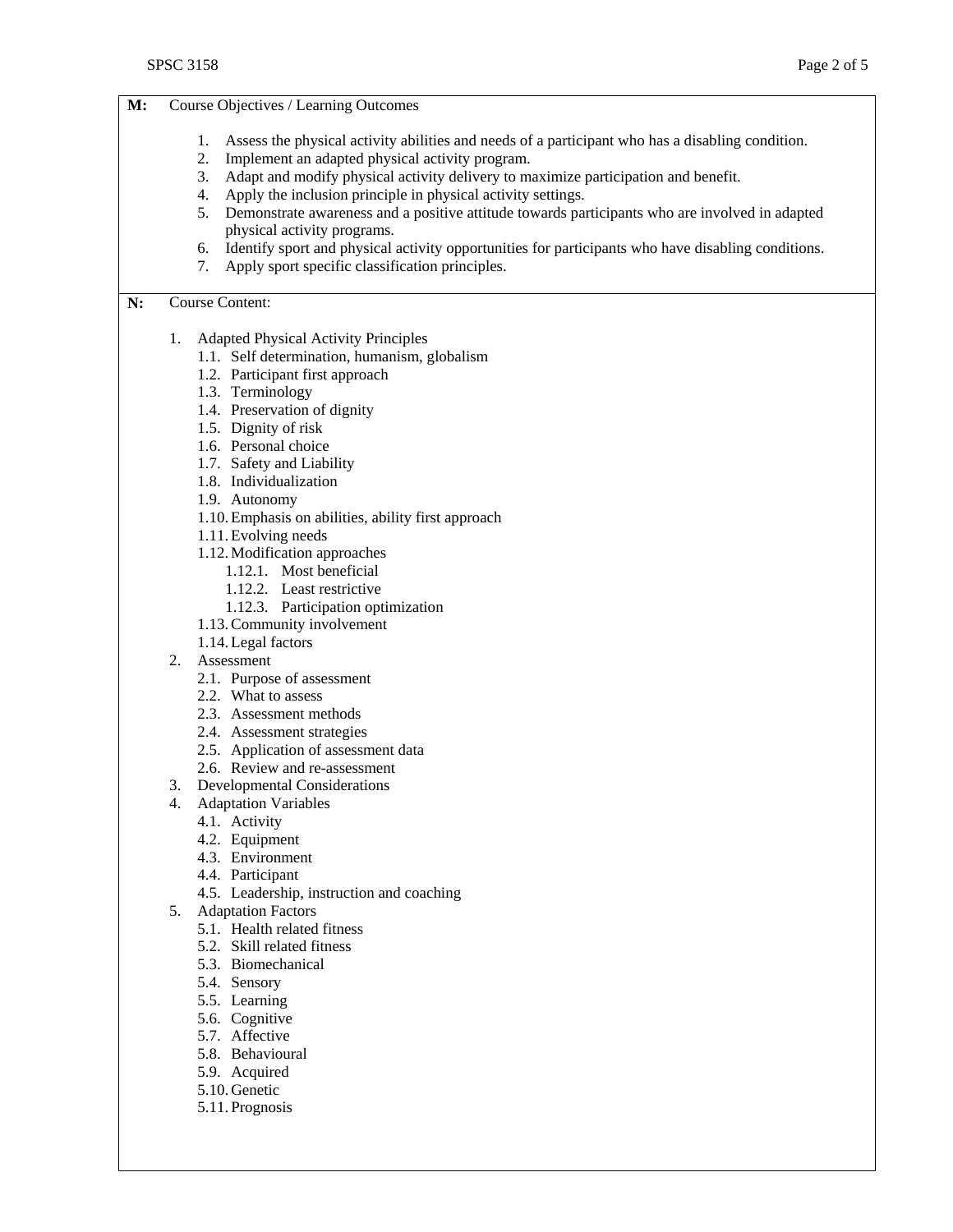- 6. Modification Principles
	- 6.1. Modification options
		- 6.1.1. Quality
		- 6.1.2. Quantity
		- 6.1.3. Setting
		- 6.1.4. Process
		- 6.1.5. Outcome
	- 6.2. Participation options
		- 6.2.1. Full participation
		- 6.2.2. Modified active
		- 6.2.3. Active parallel
		- 6.2.4. Informed observer
		- 6.2.5. Passive
	- 6.3. Instructional strategies
	- 6.4. Behaviour management systems
	- 6.5. Individualization
	- 6.6. Communication
- 7. Conditions
	- 7.1. Physical disabilities
	- 7.2. Sensory disabilities
	- 7.3. Intellectual disabilities
	- 7.4. Behavioural disabilities
	- 7.5. Learning disabilities
	- 7.6. Neuromuscular disabilities
	- 7.7. Health conditions
	- 7.8. Developmental disabilities
	- 7.9. Degenerative conditions
	- 7.10. Early childhood conditions
	- 7.11. Aging
	- 7.12. Acquired and genetic factors
- 8. Inclusion
	- 8.1. Inclusion concept
	- 8.2. Inclusion options
	- 8.3. Roles of participants
	- 8.4. Role of the leader
	- 8.5. Promoting inclusion
	- 8.6. Attitudes and awareness
- 9. Adapted Programs
	- 9.1. Physical education
	- 9.2. Sport
	- 9.3. Recreation
	- 9.4. Paralympics
- 10. Classification
	- 10.1. Philosophy of classification systems
	- 10.2.Classification systems
	- 10.3. Functional classification concepts
	- 10.4.Classification procedures
	- 10.5. Appeals and re-classification
- 11. Programming
	- 11.1. Program planning
	- 11.2.Curriculum development
	- 11.3.Individual planning
	- 11.4.Inclusive planning
	- 11.5.Roles of service providers
	- 11.6.Roles of family, colleagues and peers
	- 11.7. Evaluation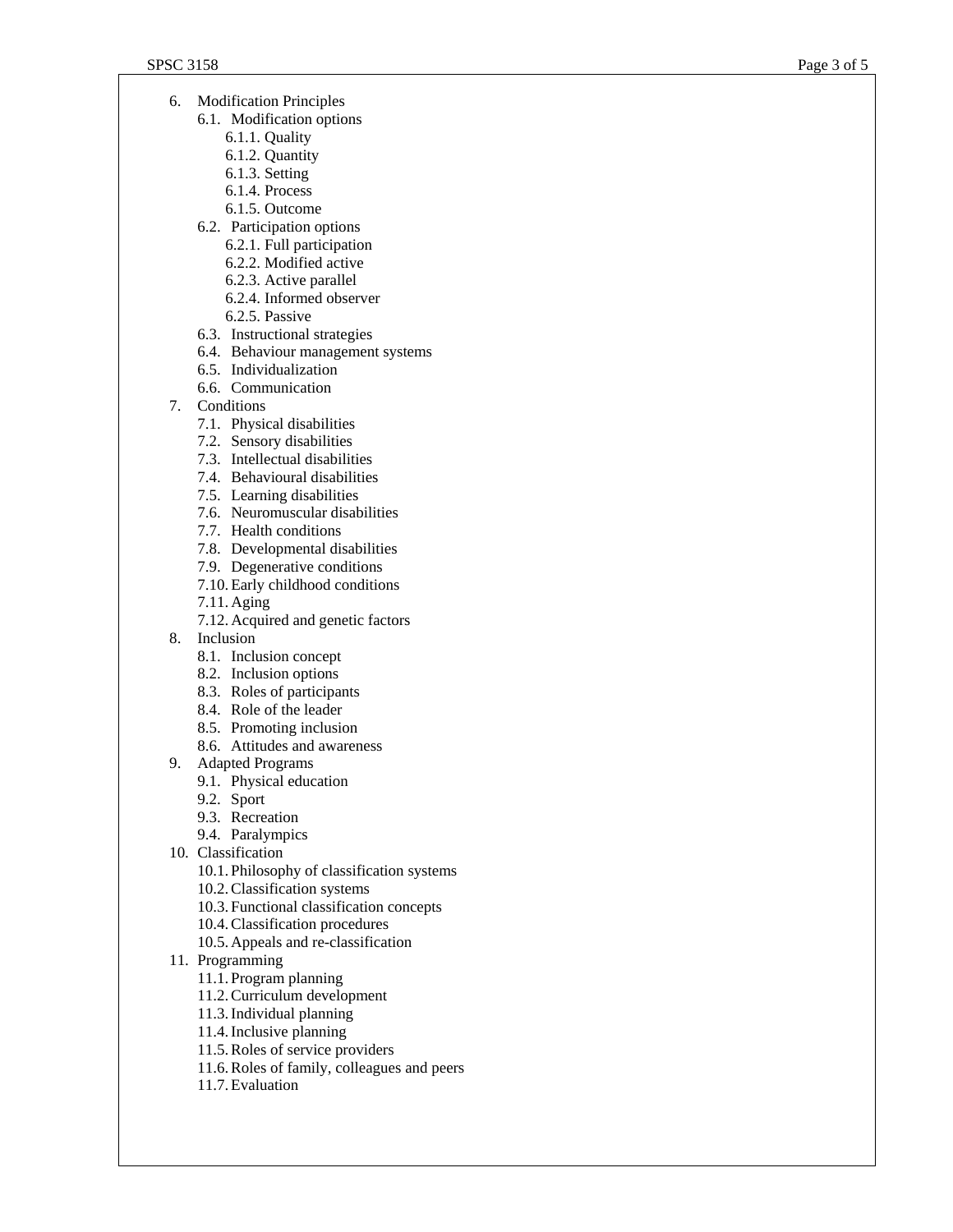## **DOUGLAS COLLEGE SIGNATURE ELEMENTS**:

Core Competencies:

| a.          | Oral, written and interpersonal communication:                                              |
|-------------|---------------------------------------------------------------------------------------------|
|             | Individualization of communication to match individual needs                                |
| b.          | Computational and Information Technology                                                    |
|             | Use of video analysis to assess ability                                                     |
|             | Using robotics to create a better sport skill execution                                     |
| $c_{\cdot}$ | Critical and Creative Thinking                                                              |
|             | Adapt and modify activities to maximize participation by participants who have disabilities |
| d.          | <b>Teamwork</b>                                                                             |
|             | Work in a team setting to prepare an individual physical activity plan for a participant    |
|             |                                                                                             |
|             | Academic Signature:                                                                         |
|             |                                                                                             |

- a. Applied Skills (field, laboratory practicum) Simulate disabling conditions in a physical activity setting and learn while doing b. Ethical behaviour and social responsibility
- Attitudes and awareness of the rights and abilities of individuals who have disabilities Balance the dignity of risk with safety and the preservation of dignity
- c. Intercultural, International and Global Perspective Examine the view of disability within various cultures, and examine the movement to global awareness

## **O:** Methods of Instruction

Lecture Discussion groups Practical application Field observation and/or video observation Self-study via print or online materials Reading assignments Online discussion groups Experiential learning Simulations

**P:** Textbooks and Materials to be Purchased by Students

Will be decided by course instructors. Potential resources include:

Winnick, J.P. (2005) Adapted Physical Education and Sport  $(4<sup>th</sup> Ed.)$  Human Kinetics, Champaign, Illinois, USA

Certifications/Conference requirements:

As part of the course, instructors and students may engage in extra-curricular certification processes that overlap with the curriculum of the class. Fees for professional certification, where applicable, will be borne by the student.